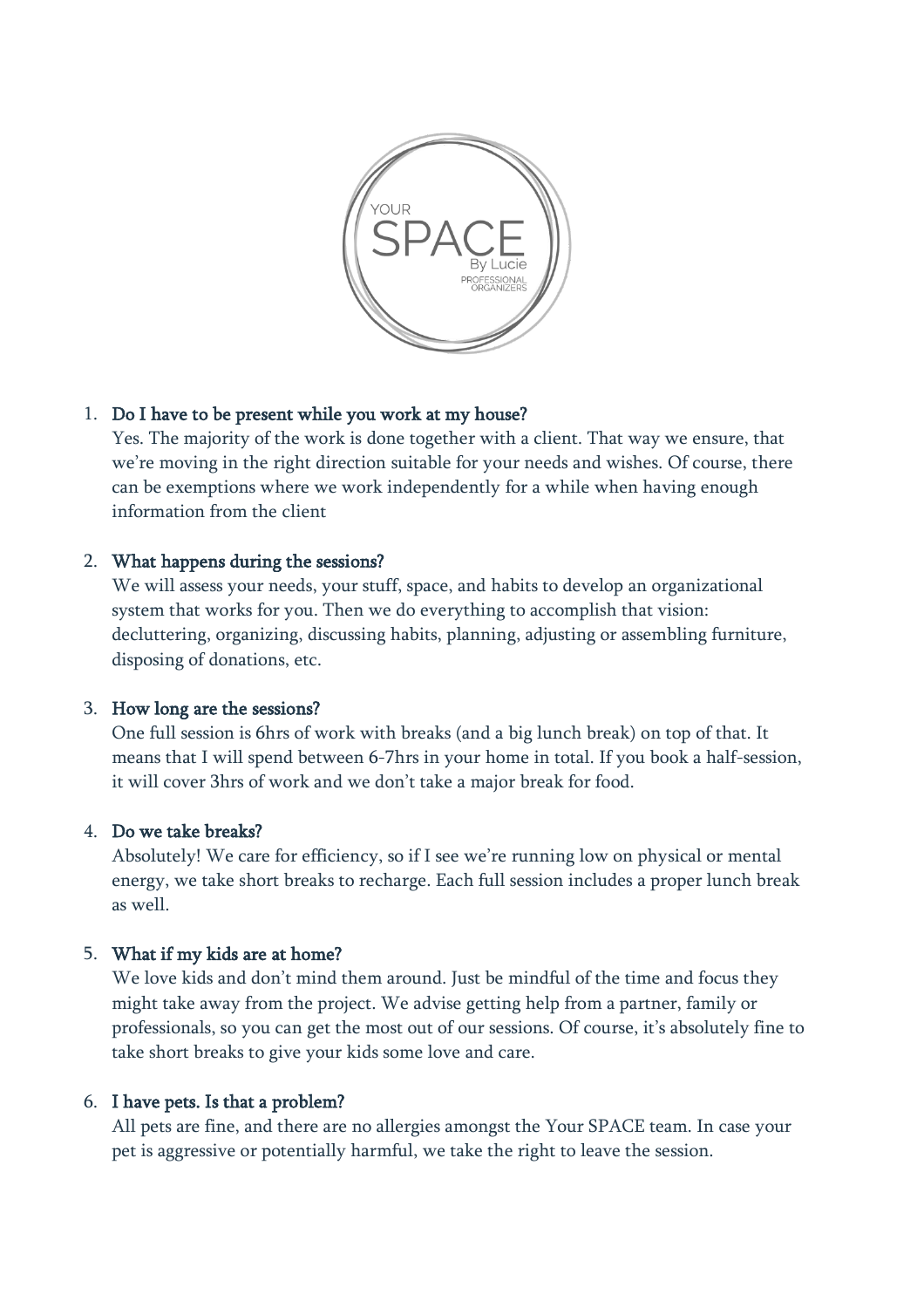## 7. What do I need to prepare?

Try to have a good sleep the night before and don't plan any important events on the day of our sessions. Decluttering is usually more taxing than you can imagine. Have enough drinking liquids at hand, and perhaps something sweet to recharge. Apart from that, there's not much we need for our first session. If there's anything particular, we'll communicate that individually during our consultation. We provide most small organizing supplies.

#### 8. I feel embarrassed for my mess

That is totally natural and understandable. But don't worry, we can ensure that you're not alone! Professional organizers see all sorts of things and it's our code of conduct not to judge. We'll handle your situation with care, understanding, and privacy.

## 9. Will you take photos of my house?

We may take photos during the sessions for practical reasons that might be connected with executing the project. We also love to take the whole project "before and after" pictures, which can help you to see your own progress.

Some of the photos we take might be great materials for our social media portfolio, and if we decide to publish it, it will always be completely anonymous.

If you're ever uncomfortable with publishing any photos, just let us know. We will fully respect your wish.

#### 10. Will you throw my stuff away?

We never discard your things without your permission. We will also never force you to get rid of stuff. We are here to help you ask the right questions, offer insights about the potential roots of your clutter, and teach you how to let go if you find that difficult. All decision-making is done by you, and we make sure we clearly separate what is the "keep" and the "let go" pile to prevent any accidents.

#### 11. What happens with the stuff we declutter?

We care for the environment and circularity, so we are hard at work to find the best possible places to resell, reuse, or recycle your things.

#### 12. Will you clean my house?

Professional organizers are not cleaners, however, organizing is often a great opportunity to dust off. We don't mind helping you with that if that's the best use of our time. It's all about working together in the most efficient way and towards our goal.

#### 13. Can you shop for stuff?

Yes. If you need specific products or furniture for your project and don't have the time to outsource it, we can do that part for you from research to purchase. All payments are immediately reimbursed via Tikkie and the time spend for research and shopping (both online and in-person) is billed as "off-site work" costs and added to your final invoice.